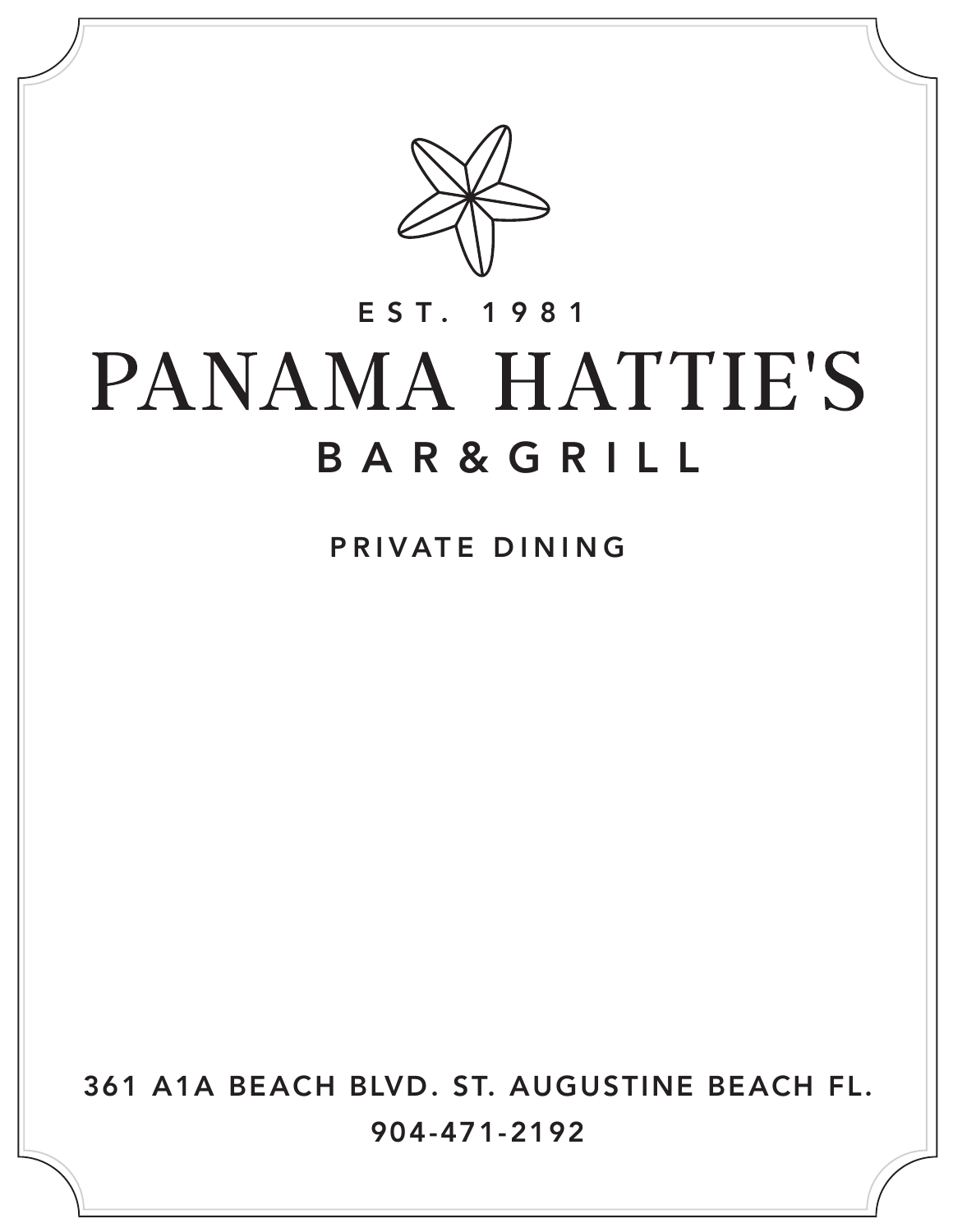

Looking For That Special Place To Host a Party?

## **PRIVATE PARTIES AT PANAMA HATTIES ST. AUGUSTINE BEACH**

Enjoy beach side views at Panama Hatties exclusive dining space. With hand crafted cocktails, fresh seafood, prepared with the finest ingredients, and a wide variety of dishes that everyone can enjoy! The perfect space for parties of 10 to 50 people!

-Corporate Events

- -Presentations
- -Rehersal Dinners
- -Business Meetings
- -Birthdays
- -Baby Showers
- -Graduations
- -Reunions
- -Anniversaries
- -Social Gatherings

For Bookings Please Contact: 904-471-2192 amavris@panamahattiesrestaurant.com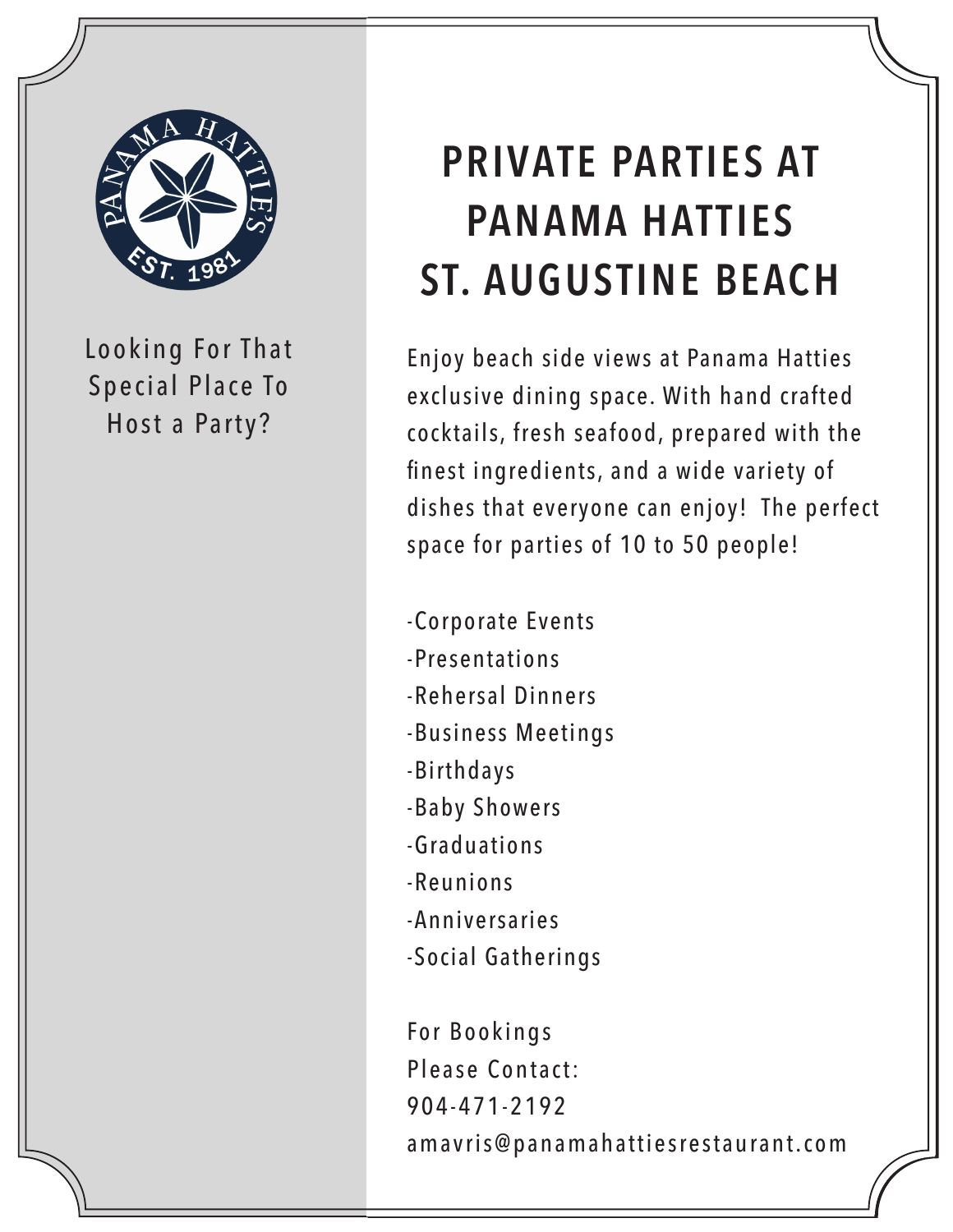| <b>IN OUR PACKAGES</b>                                                                                                                                                                                                         |                                                                    |                 |  |
|--------------------------------------------------------------------------------------------------------------------------------------------------------------------------------------------------------------------------------|--------------------------------------------------------------------|-----------------|--|
| Option 1                                                                                                                                                                                                                       | Appeitzer<br><b>Entree</b><br>Dessert                              | \$50 per person |  |
| Option 2                                                                                                                                                                                                                       | Appeitzer<br><b>Side Salad</b><br><b>Entree</b><br>Dessert         | \$55 per person |  |
| Option 3                                                                                                                                                                                                                       | Wine<br>Appeitzer<br><b>Side Salad</b><br><b>Entree</b><br>Dessert | \$65 per person |  |
| Proposed date                                                                                                                                                                                                                  |                                                                    |                 |  |
|                                                                                                                                                                                                                                |                                                                    |                 |  |
|                                                                                                                                                                                                                                |                                                                    |                 |  |
| Email 2008 Communication and Communication and Communication and Communication and Communication and Communication and Communication and Communication and Communication and Communication and Communication and Communication |                                                                    |                 |  |
|                                                                                                                                                                                                                                |                                                                    |                 |  |
|                                                                                                                                                                                                                                |                                                                    |                 |  |

For Bookings Please Contact: 904-471-2192